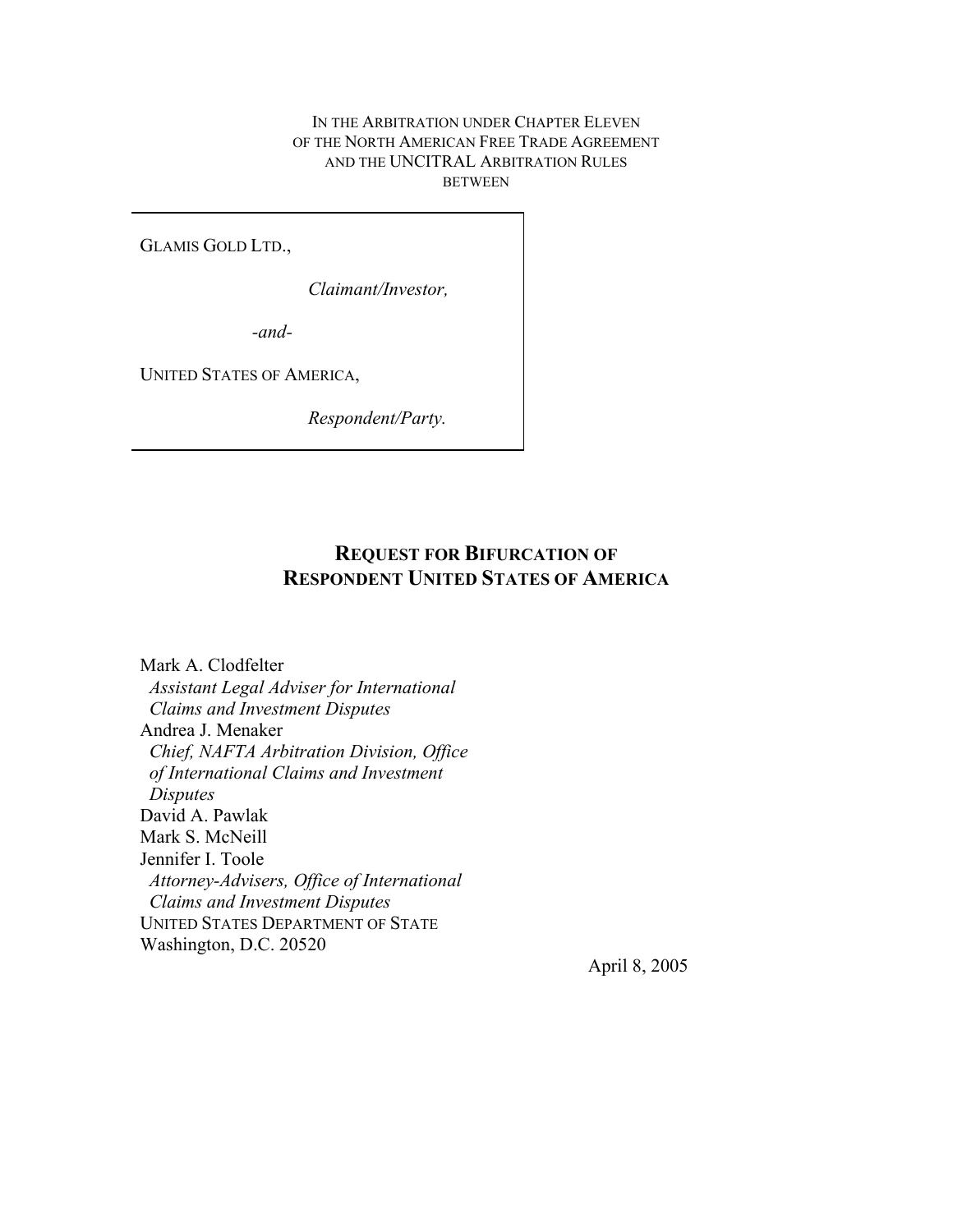IN THE ARBITRATION UNDER CHAPTER ELEVEN OF THE NORTH AMERICAN FREE TRADE AGREEMENT AND THE UNCITRAL ARBITRATION RULES **BETWEEN** 

GLAMIS GOLD LTD.,

*Claimant/Investor,* 

*-and-*

UNITED STATES OF AMERICA,

*Respondent/Party.*

## **REQUEST FOR BIFURCATION OF RESPONDENT UNITED STATES OF AMERICA**

In accordance with the Tribunal's Procedural Order No. 1 and Article 21(4) of the UNCITRAL Arbitration Rules, the United States respectfully requests that the Tribunal address as a preliminary question separate from the merits of the dispute the United States' objections that Glamis's claims challenging certain United States federal measures under NAFTA Article 1105(1) are time-barred and that Glamis's claim challenging California state measures under NAFTA Article 1110 is not ripe.

### **ARGUMENT**

The governing arbitration rules support bifurcation. Article 21(4) of the

UNCITRAL Arbitration Rules provides that "[i]n general, the arbitral tribunal should rule on a plea concerning its jurisdiction as a preliminary question." Moreover, it is standard practice in international arbitrations to separate proceedings on jurisdiction from the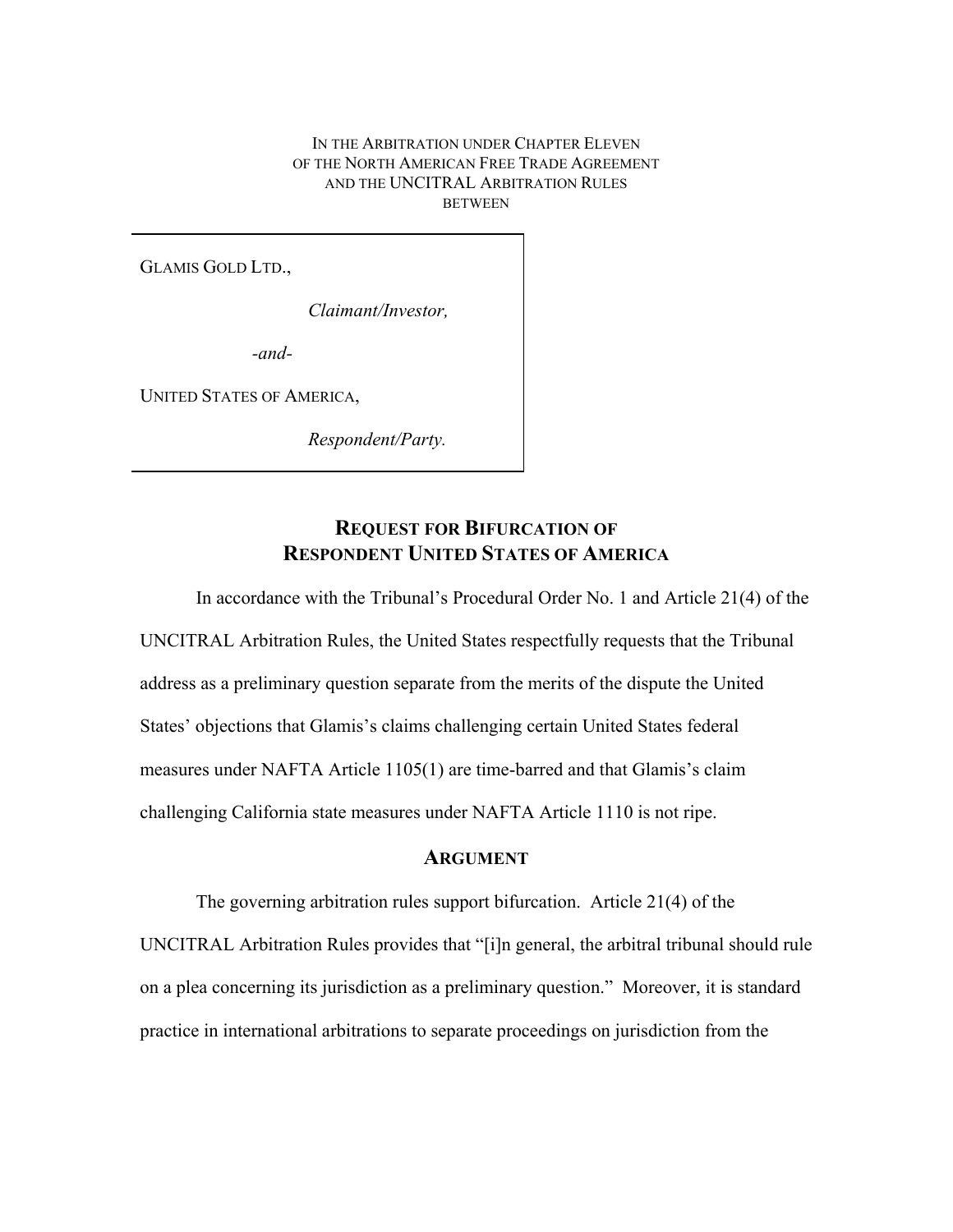merits of the dispute.<sup>1</sup> As one leading commentator explains, "[i]n general, the more

prudent course is to conduct a preliminary proceeding on the question of jurisdiction.

That permits the parties to fully address the issue and, if jurisdiction is lacking, avoids the

expense of presenting the case on the merits."<sup>2</sup>

 $\overline{a}$ 

A separate proceeding on jurisdiction is particularly appropriate where, as here,

the objections present questions of law distinct from the merits. Glamis claims that

certain federal actions, which took place in October 1999, December 1999 and November

2000, violated NAFTA Article  $1105(1)$ .<sup>3</sup> To the extent these actions constitute measures,

the United States objects to the jurisdiction of this Tribunal over these claims based on

<sup>1</sup> *See, e.g.,* Robert B. von Mehren, *Enforcement of Foreign Arbitral Awards in the United States,* 579 PLI/LIT. 147, 163-64 (Feb. 1998) (noting preference in international arbitration to hear and decide jurisdictional issues before the merits).

<sup>2</sup> GARY BORN, INTERNATIONAL COMMERCIAL ARBITRATION IN THE UNITED STATES 57 (1994); *see also, e.g., Canfor Corp. v. United States of America*, *Decision on the Place of Arbitration, Filing of a Statement of Defence and Bifurcation of the Proceedings* ¶ 55 (Jan. 23, 2004) (NAFTA Chapter Eleven tribunal deciding to treat the respondent's jurisdictional objection as a preliminary question); *GAMI Investments, Inc. v. United Mexican States, Procedural Order No. 2* ¶ 1 (May 22, 2003) (NAFTA Chapter Eleven tribunal deciding to address preliminary issues separate from proceeding on the merits); *United Parcel Service Inc. v. Government of Canada, Decision of the Tribunal on the Filing of a Statement of Defence* ¶ 16 (Oct. 17, 2001) ("[Jurisdictional issues] are . . . frequently, as the UNCITRAL rules indicate they should be, dealt with as a preliminary matter."); *Loewen Group, Inc. v. United States of America*, *Decision on Jurisdiction* (Jan. 5, 2001) (NAFTA Chapter Eleven Tribunal addressing the respondent's objections to competence and jurisdiction as a question separate from the merits); *Ethyl v. Government of Canada,* 38 I.L.M. 708, 715-17 (1999) (Award on Jurisdiction of June 24, 1998) (NAFTA Chapter Eleven tribunal directing parties to brief and argue preliminary issues separate from proceeding on the merits); *Southern Pacific Properties (Middle East) Ltd. v. Arab Republic of Egypt,* 3 ICSID REPORTS 131, 143 (Decision on Jurisdiction of Apr. 14, 1988) (in bifurcating, the tribunal confirmed "there is no presumption of jurisdiction – particularly where a sovereign State is involved – and the Tribunal must examine [a sovereign's] objections to the jurisdiction of the Centre with meticulous care, bearing in mind that jurisdiction in the present case exists only insofar as consent thereto has been given by the Parties."); SHABTAI ROSENNE, THE WORLD COURT: WHAT IT IS AND HOW IT WORKS  $99\,$  ( $5<sup>th</sup>$  ed. 1995) (noting "basic rule of international law and a principle of international relations that a State is not obliged [to] give an account of itself on issues of merits before an international tribunal which lacks jurisdiction or whose jurisdiction has not yet been established.").

<sup>&</sup>lt;sup>3</sup> Glamis Notice of Arbitration ("NOA")  $\P\P$  14, 25. More than three years before filing its Notice of Arbitration, Glamis complained in filings before a U.S. district court that it had already been harmed by one of these measures. *See* Plaintiff's Opposition to Defendant's Motion to Dismiss, dated July 11, 2000, at 11, *Glamis Imperial Corp. v. Bruce Babbitt*, (D. Nev. filed April 14, 2000) (No. CV-N-00-0196-DWH-VPC); *see also id.* at 10 ("Glamis has been injured by the delays occasioned by waiting for the [December 27, 1999] Solicitor's Opinion."); Plaintiff's Opposition to Defendant's Motion to Dismiss, dated Oct. 23, 2000, at 2, *Glamis Imperial Corp. v. Bruce Babbitt*, (D. So. Cal. Oct. 31, 2000) (No. 00CV1934W(POR)) (same).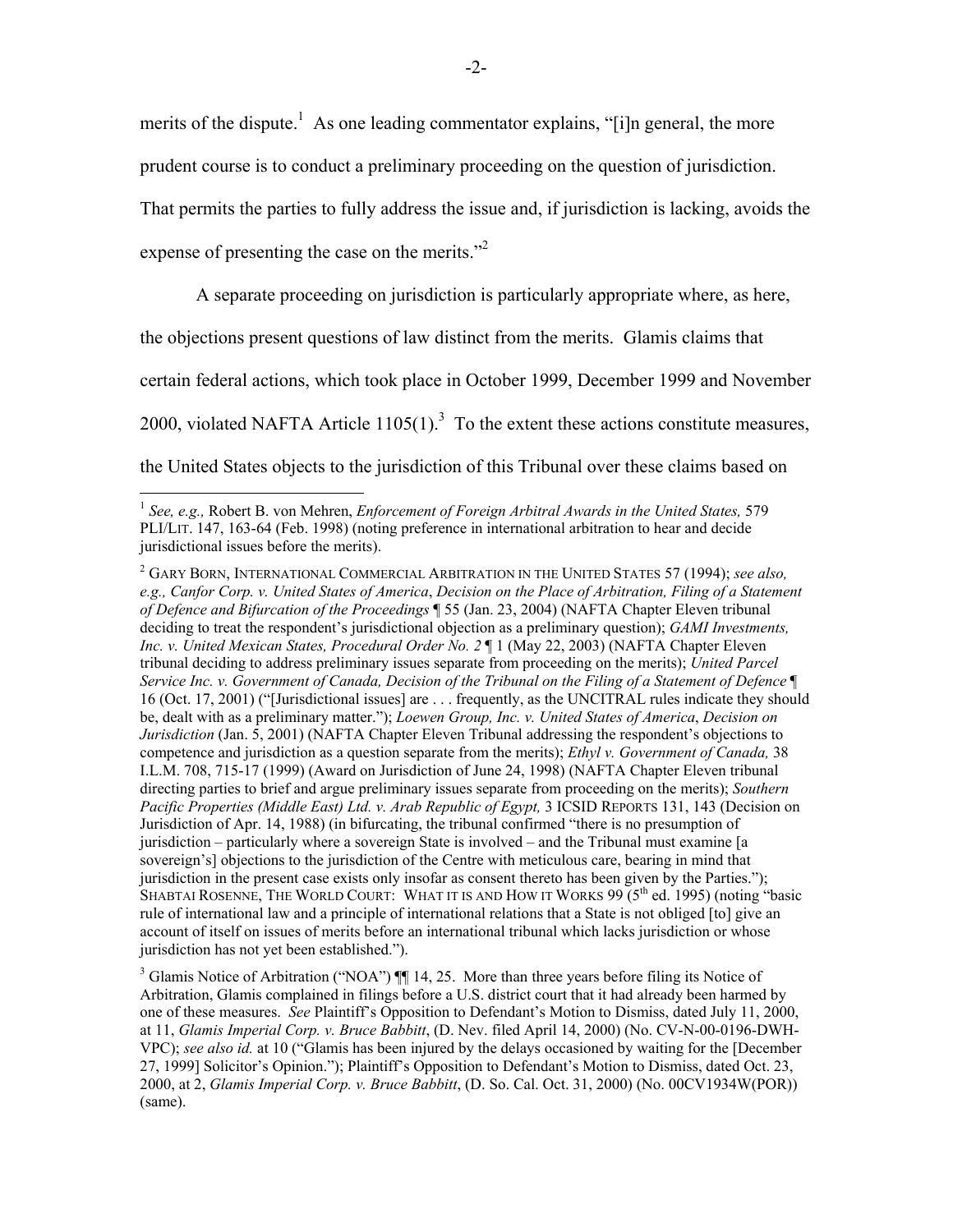the straightforward application of the three-year limitations period in NAFTA Article 1117(2). Applying Article 1117(2)'s limitations provision will be an exercise much more limited in scope than considering the merits of all of Glamis's Article 1105(1) claims. Further, application of the limitations provision will potentially eliminate the costs and burden incurred by the parties and the Tribunal that are associated with presenting a full case on the merits for claims that clearly are not within the Tribunal's jurisdiction.

Limitations periods such as that set forth in NAFTA Article 1117(2) must be observed. They prevent the airing of stale claims, for which evidence may no longer be available and witness recollections may be infirm. The NAFTA Parties in Article 1117(2) demonstrated their clear intent to preclude stale claims. Article 1117(2) also promotes finality by ensuring that claims of harm that were raised, or could have been raised, in another forum cannot be brought belatedly before a NAFTA Chapter Eleven Tribunal. The application of NAFTA Chapter Eleven's limitations period is precisely the kind of matter that should be considered as a preliminary question. Were any claim allowed to proceed without first considering its timeliness, the Parties' intent in agreeing to the three-year limitation period set forth in Chapter Eleven would not be given effect.

By deciding the issue of the timeliness of these Article 1105(1) claims preliminarily, the Tribunal has the opportunity to focus and substantially limit its work – and the parties' costs and burdens of presenting argument – with respect to Glamis's Article 1105(1) claims. A decision in the United States' favor will dispense with almost all of Glamis's Article 1105(1) claims regarding the federal measures of which Glamis complains. In fact, of Glamis's complaints against the federal measures under Article 1105(1), only the decision by former Secretary of the Interior Bruce Babbitt denying

-3-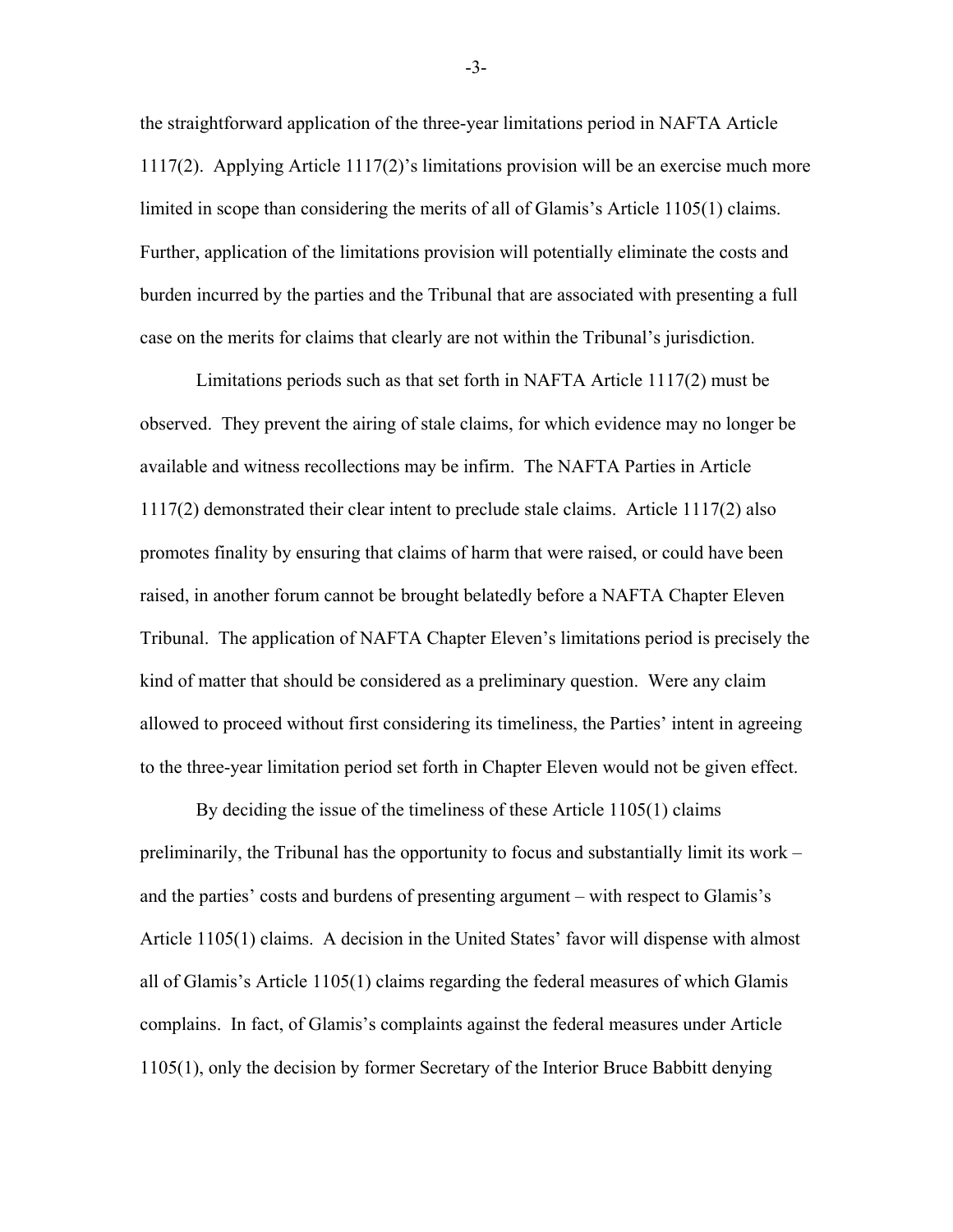Glamis's plan of operations would survive the application of Article 1117(2)'s time-bar. That decision was rescinded shortly after it was issued. Additionally, the Tribunal will have the opportunity to prevent the United States from having to litigate before this Tribunal Glamis's stale complaints regarding measures that the United States already devoted substantial resources to defending in U.S. District Court.

The United States also seeks preliminary treatment of its objection to Glamis's claim brought under NAFTA Article 1110 with respect to California state measures on the ground that it is not ripe. NAFTA Article 1117(1) provides in pertinent part that an investor may bring a claim on behalf of an enterprise that "has incurred loss or damage by reason of, or arising out of, [a] breach" of the NAFTA. As set forth in the United States' Statement of Defense, Glamis has acknowledged that BLM's approval of its proposed plan of operations is necessary for it to proceed with the Imperial Project. It is indisputable that Glamis had not obtained such approval as of the dates – December 12, 2002 to April 10, 2003 – when California adopted the series of measures that Glamis now asserts constituted a taking of its property rights.<sup>4</sup>

Thus, Glamis is not – and has never been – in a position in which the California measures at issue here could have been applied to it. Therefore, Glamis cannot have been affected by the California measures. Glamis, therefore, is not in a position to assert, as required by Article 1117(1), that it "*has incurred*" a loss as a result of the California measures. Future, uncertain and contingent events that may give rise to losses, that may not occur as anticipated, or may not occur at all are not cognizable under NAFTA Chapter Eleven.

-4-

 $\overline{a}$ 

<sup>4</sup>  *See* NOA ¶¶ 20-23.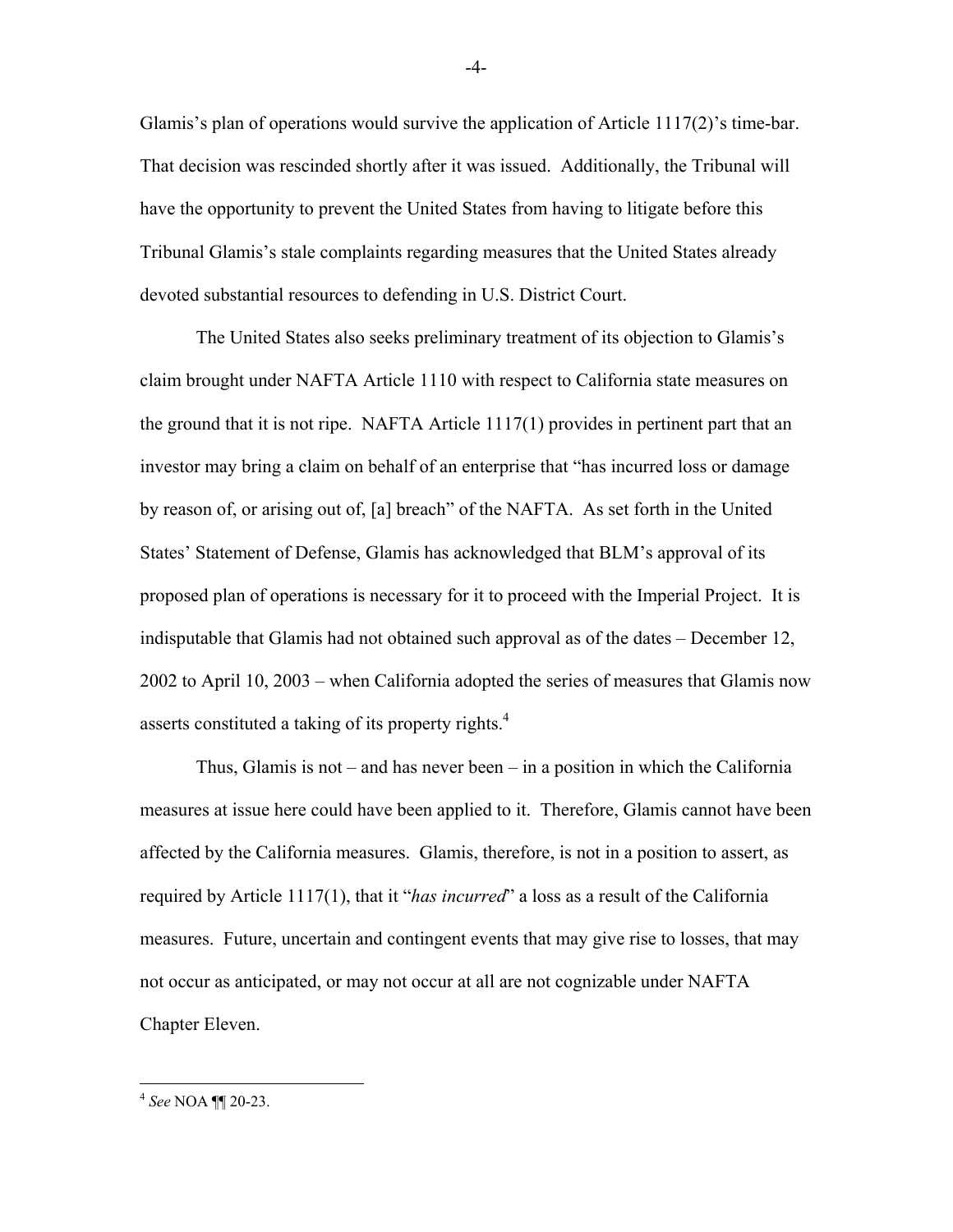Considering the applicability of Article 1117(1)'s ripeness requirement to Glamis's claims in a preliminary phase would be an exercise substantially more limited in scope than consideration of the merits of Glamis's expropriation claim. Additionally, this would focus the work of the parties and the Tribunal on the federal measures of which Glamis's complains, eliminating what is likely to be substantial evidence gathering and factual development of the case.<sup>5</sup>

If bifurcation is granted and the United States prevails on its preliminary objections, only a small portion of Glamis's claim would remain. Glamis's *only*  remaining claim would be based on the Record of Decision denying Glamis's plan of operations, which was rescinded shortly after its issuance. Adjudication of this one claim would be significantly less costly and time-consuming than the adjudication of all of Glamis's claims on the merits. Bifurcation is, therefore, not only consistent with the governing arbitration rules, it is the most efficient and economical way to proceed in this matter.

 $\overline{a}$ 

-5-

<sup>5</sup> *See Amco Asia Corp. v. Indonesia,* 1 ICSID REPORTS 389, 390 (Decision on Jurisdiction of Sept. 25, 1983) (legal objections to jurisdiction raised by the respondent were dealt with as a preliminary matter, as compared to fact-intensive objections which were joined to the merits (*e.g.*, whether in fact the army did or did not seize the hotel)).